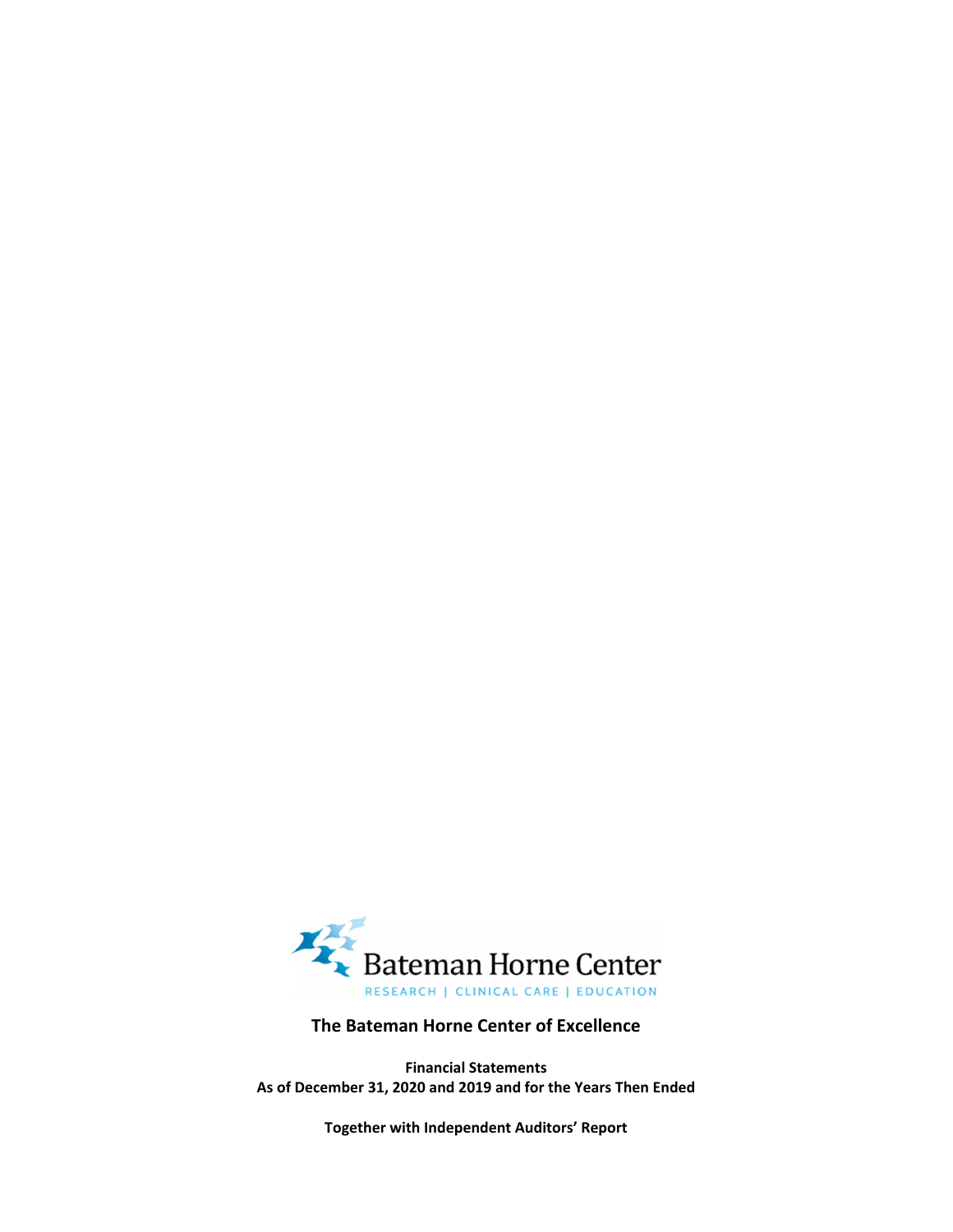

Independent Auditors' Report

### **To the Board of Directors The Bateman Horne Center of Excellence**

We have audited the accompanying financial statements of The Bateman Horne Center of Excellence (the Organization) (a not‐for‐profit organization), which comprise the statements of financial position as of December 31, 2020 and 2019, the related statements of activities and cash flows for the years then ended, and the related notes to financial statements.

### **Management's Responsibility for the Financial Statements**

Management is responsible for the preparation and fair presentation of the financial statements in accordance with accounting principles generally accepted in the United States of America; this includes the design, implementation, and maintenance of internal control relevant to the preparation and fair presentation of financial statements that are free from material misstatement, whether due to fraud or error.

### **Auditors' Responsibility**

Our responsibility is to express an opinion on these financial statements based on our audits. We conducted our audits in accordance with auditing standards generally accepted in the United States of America. Those standards require that we plan and perform the audits to obtain reasonable assurance about whether the financial statements are free from material misstatement.

An audit involves performing procedures to obtain audit evidence about the amounts and disclosures in the financial statements. The procedures selected depend on the auditors' judgment, including the assessment of the risks of material misstatement of the financial statements, whether due to fraud or error. In making those risk assessments, the auditors consider internal control relevant to the entity's preparation and fair presentation of the financial statements in order to design audit procedures that are appropriate in the circumstances, but not for the purpose of expressing an opinion on the effectiveness of the entity's internal control. Accordingly, we express no such opinion. An audit also includes evaluating the appropriateness of accounting policies used and the reasonableness of significant accounting estimates made by management, as well as evaluating the overall presentation of the financial statements.

We believe that the audit evidence we have obtained is sufficient and appropriate to provide a basis for our audit opinion.

### **Opinion**

In our opinion, the financial statements referred to above present fairly, in all material respects, the financial position of The Bateman Horne Center of Excellence as of December 31, 2020 and 2019, and the changes in its net assets (deficit) and its cash flows for the years then ended, in accordance with accounting principles generally accepted in the United States of America.

Tanner LLC

November 10, 2021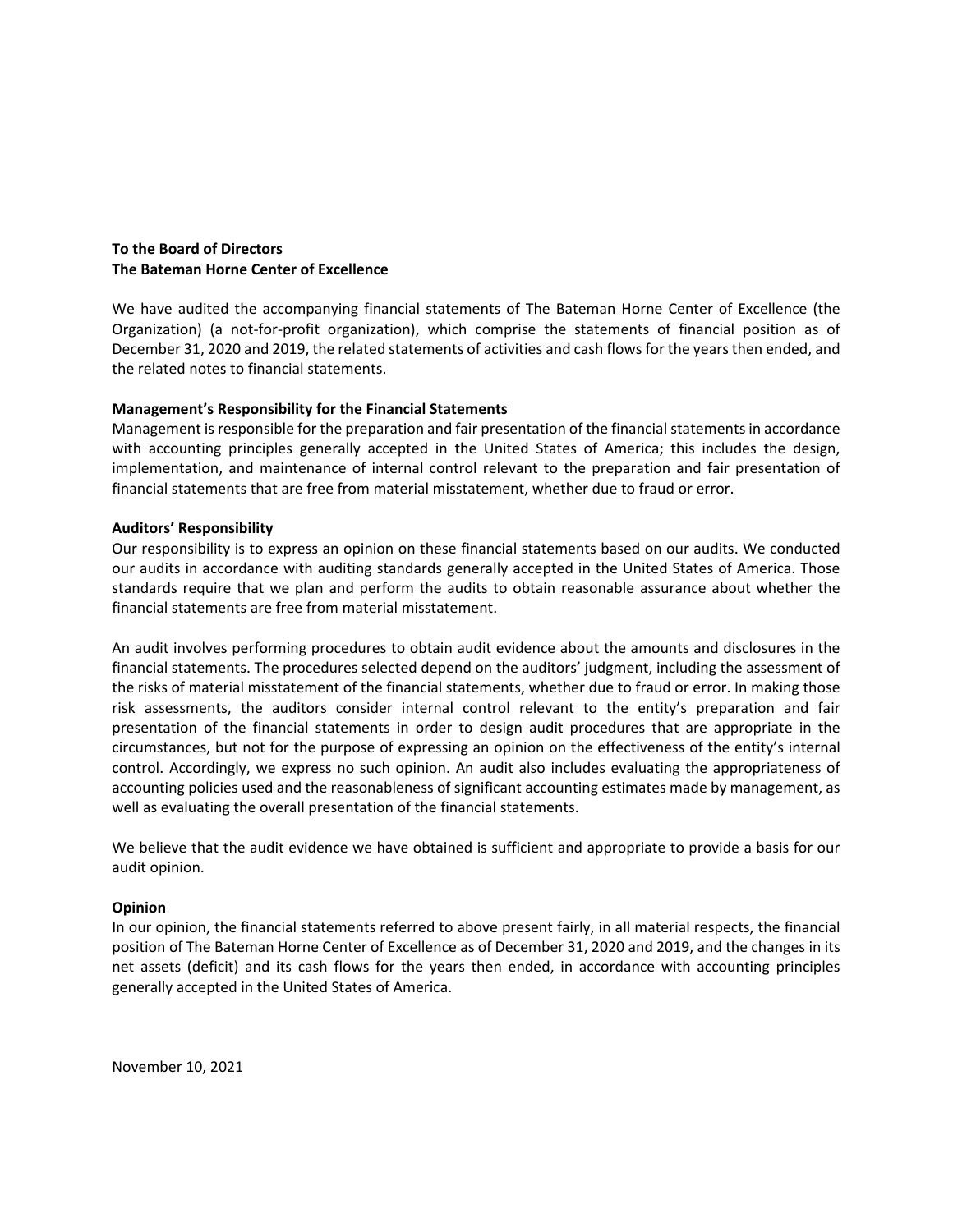|                                                       | As of December 31, |         |    |           |
|-------------------------------------------------------|--------------------|---------|----|-----------|
|                                                       |                    | 2020    |    | 2019      |
| <b>Assets</b>                                         |                    |         |    |           |
| Cash and cash equivalents                             | \$                 | 302,888 | \$ | 71,999    |
| Investments                                           |                    | 226,511 |    | 195,769   |
| Accounts receivable, net of allowance for bad debt of |                    |         |    |           |
| \$4,980 and \$7,532, respectively                     |                    | 200,330 |    | 120,345   |
| Prepaid expenses and other                            |                    | 10,823  |    | 10,823    |
| Property and equipment, net                           |                    | 31,368  |    | 56,736    |
| <b>Total assets</b>                                   | \$                 | 771,920 | \$ | 455,672   |
| <b>Liabilities and Net Assets (Deficit)</b>           |                    |         |    |           |
| Liabilities:                                          |                    |         |    |           |
| Accounts payable                                      | \$                 | 28,929  | \$ | 35,539    |
| <b>Accrued liabilities</b>                            |                    | 105,745 |    | 100,855   |
| Deferred revenue                                      |                    | 158,446 |    | 89,725    |
| Deferred rent                                         |                    | 109,520 |    | 77,096    |
| Related party notes payable                           |                    | 150,052 |    | 161,680   |
| <b>Total liabilities</b>                              |                    | 552,692 |    | 464,895   |
| Commitments and contingencies                         |                    |         |    |           |
| Net assets (deficit):                                 |                    |         |    |           |
| Without donor restrictions                            |                    | 169,228 |    | (59, 223) |
| With donor restrictions                               |                    | 50,000  |    | 50,000    |
| Total net assets (deficit)                            |                    | 219,228 |    | (9, 223)  |
| Total liabilities and net assets (deficit)            | \$                 | 771,920 | \$ | 455,672   |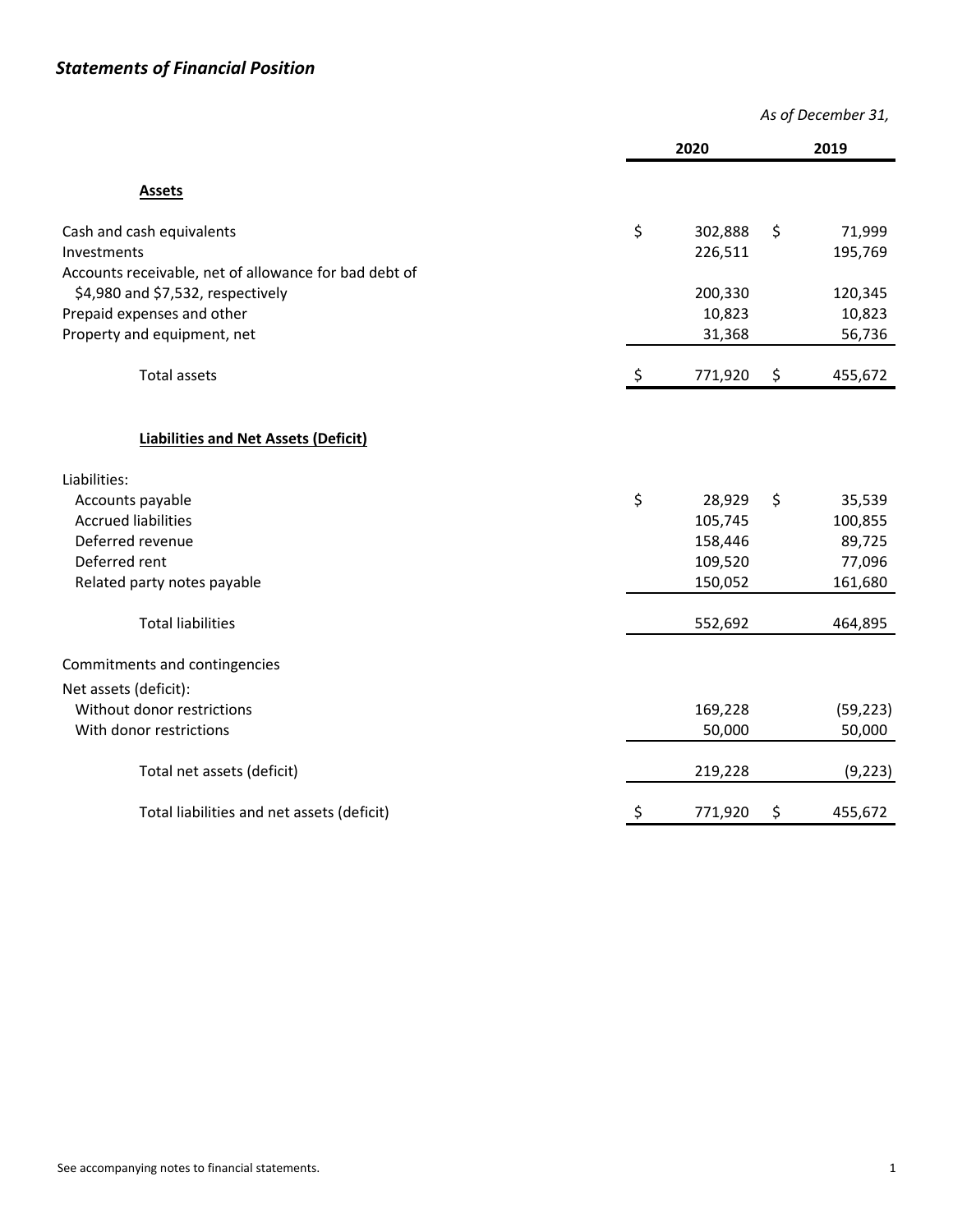|                                                       | For the Years Ended December 31, |                |
|-------------------------------------------------------|----------------------------------|----------------|
|                                                       | 2020                             | 2019           |
| Change in net assets without donor restrictions:      |                                  |                |
| Revenues, gains, and support:                         |                                  |                |
| Research contracts revenue                            | \$<br>401,443                    | \$<br>649,178  |
| Net clinical services revenue                         | 300,295                          | 275,913        |
| Membership fee revenue                                | 93,954                           | 121,730        |
| Contributions                                         | 777,044                          | 523,656        |
| Government grant - Paycheck Protection Program        | 236,715                          |                |
| Other income and expenses, net                        | 22,399                           | 30,228         |
| Total revenues, gains, and support                    | 1,831,850                        | 1,600,705      |
| Net assets released from restrictions                 |                                  | 50,000         |
| Total revenues, gains, support, and reclassifications | 1,831,850                        | 1,650,705      |
| Expenses:<br>Program services:                        |                                  |                |
| Clinic expenses                                       | 756,417                          | 987,915        |
| Research expenses                                     | 399,025                          | 564,406        |
| Education                                             | 175,389                          | 153,898        |
| Supporting services:                                  |                                  |                |
| Management and general                                | 174,021                          | 59,307         |
| Fundraising                                           | 98,547                           | 180,305        |
| <b>Total expenses</b>                                 | 1,603,399                        | 1,945,831      |
| Increase (decrease) in net assets without             |                                  |                |
| donor restrictions                                    | 228,451                          | (295, 126)     |
| Change in net assets with donor restrictions:         |                                  |                |
| Contributions                                         |                                  | 50,000         |
| Net assets released from restrictions                 |                                  | (50,000)       |
| Change in net assets with donor restrictions          |                                  |                |
| Increase (decrease) in net assets                     | 228,451                          | (295, 126)     |
| Net assets (deficit), beginning of the year           | (9, 223)                         | 285,903        |
| Net assets (deficit), end of the year                 | \$<br>219,228                    | \$<br>(9, 223) |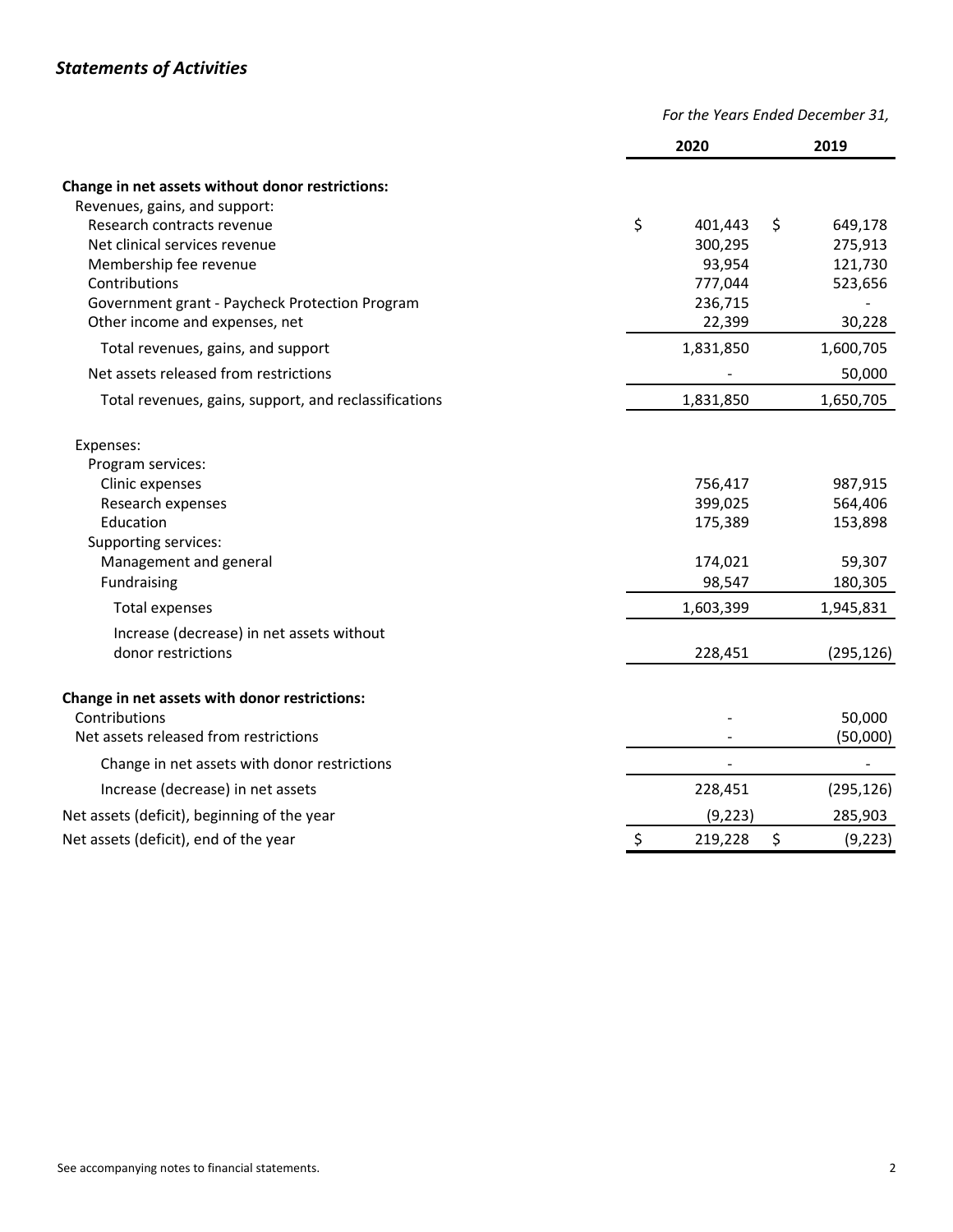*For the Years Ended December 31,*

|                                                                   | 2020          | 2019             |
|-------------------------------------------------------------------|---------------|------------------|
| Cash flows from operating activities:                             |               |                  |
| Increase (decrease) in net assets                                 | \$<br>228,451 | \$<br>(295, 126) |
| Adjustments to reconcile increase (decrease) in net assets to net |               |                  |
| cash provided by (used in) operating activities:                  |               |                  |
| Depreciation and amortization                                     | 25,368        | 45,047           |
| Net realized and unrealized gain on investments                   | (18, 147)     | (27, 867)        |
| Contributions of common stock                                     | (105, 472)    | (100, 275)       |
| Decrease (increase) in:                                           |               |                  |
| Accounts receivable                                               | (79, 985)     | (6,031)          |
| Prepaid expenses and other                                        |               | 2,872            |
| Increase (decrease) in:                                           |               |                  |
| Accounts payable                                                  | (6,610)       | 14,995           |
| <b>Accrued liabilities</b>                                        | 4,890         | 351              |
| Deferred revenue                                                  | 68,721        | 89,725           |
| Deferred rent                                                     | 32,424        | 15,430           |
| Net cash provided by (used in) operating activities               | 149,640       | (260, 879)       |
| Cash flows from investing activities:                             |               |                  |
| Change in investments                                             | 92,877        | 94,643           |
| Purchases of property and equipment                               |               | (3, 193)         |
| Net cash provided by investing activities                         | 92,877        | 91,450           |
| <b>Cash flows from financing activities:</b>                      |               |                  |
| Proceeds from related party notes payable                         |               | 95,000           |
| Payments on related party notes payable                           | (11, 628)     | (39, 833)        |
| Net cash (used in) provided by financing activities               | (11, 628)     | 55,167           |
| Net increase (decrease) in cash and cash equivalents              | 230,889       | (114, 262)       |
| Cash and cash equivalents at beginning of the year                | 71,999        | 186,261          |
| Cash and cash equivalents at end of the year                      | \$<br>302,888 | \$<br>71,999     |
| Supplemental disclosure of cash flow information:                 |               |                  |
| Cash paid for interest                                            | \$<br>5,054   | \$<br>2,322      |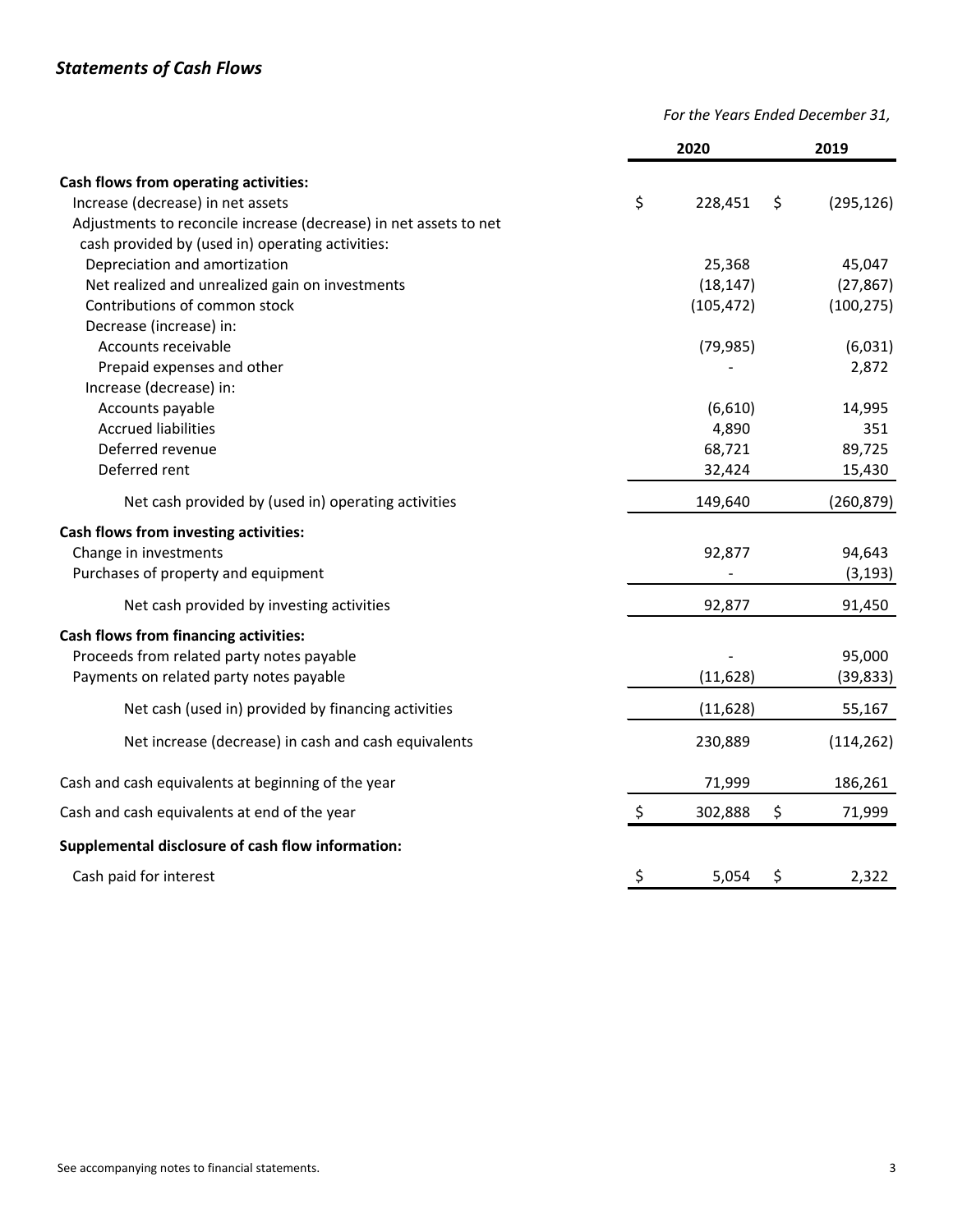## **1. Description of Organization**

The Bateman Horne Center of Excellence (the Organization) is a Utah not-for-profit organization established to advance research and to improve clinical care for those impacted by Myalgic Encephalomyelitis/Chronic Fatigue Syndrome (ME/CFS) and Fibromyalgia.

### **2. Summary of Significant Accounting Policies**

### *Financial Statement Presentation*

The Organization reports its financial position and activities according to two classes of net assets:

*Net Assets Without Donor Restrictions* – Net assetsthat are notsubject to donor‐imposed restrictions and may be expended for any purpose in performing the primary objectives of the Organization. These net assets may be used at the discretion of the Organization's management and board of directors.

*Net Assets With Donor Restrictions* – Net assets subject to stipulations imposed by donors and grantors. Some donor restrictions are temporary in nature; those restrictions will be met by actions of the Organization or by the passage of time. Other donor restrictions are perpetual in nature, wherein the donor has stipulated the funds be maintained in perpetuity.

### *Use of Estimates*

The preparation of financial statements in conformity with accounting principles generally accepted in the United States of America requires management to make estimates and assumptions that affect reported amounts and disclosures. Actual results could differ from those estimates.

### *Concentration of Credit Risk*

The Organization maintains its cash in bank deposit accounts which, at times, exceed federally insured limits. As of December 31, 2020 and 2019, no amounts exceeded federally insured limits. To date, the Organization has not experienced a material loss or lack of access to its cash; however, no assurance can be provided that access to the Organization's cash will not be impacted by adverse conditions in the financial markets.

In the normal course of business, the Organization provides credit terms to its customers and generally requires no collateral. A major customer is considered to be one that comprises 10% or more of the Organization's total accounts receivable or total revenues, gains, and support.

For the years ended December 31, 2020 and 2019, customer/donor concentrations within total revenues, gains, and support consisted of the following:

|            | 2020  | 2019 |
|------------|-------|------|
| Customer A | 11%   | 20%  |
| Customer C | $***$ | 14%  |

Concentrations in accounts receivable were as follows as of December 31:

|            | 2020  | 2019 |
|------------|-------|------|
| Customer A | 13%   | 12%  |
| Customer B | 10%   | 0%   |
| Customer C | $***$ | 37%  |
| Customer D | $***$ | 25%  |

\*\* Did not meet the threshold for disclosure in this year.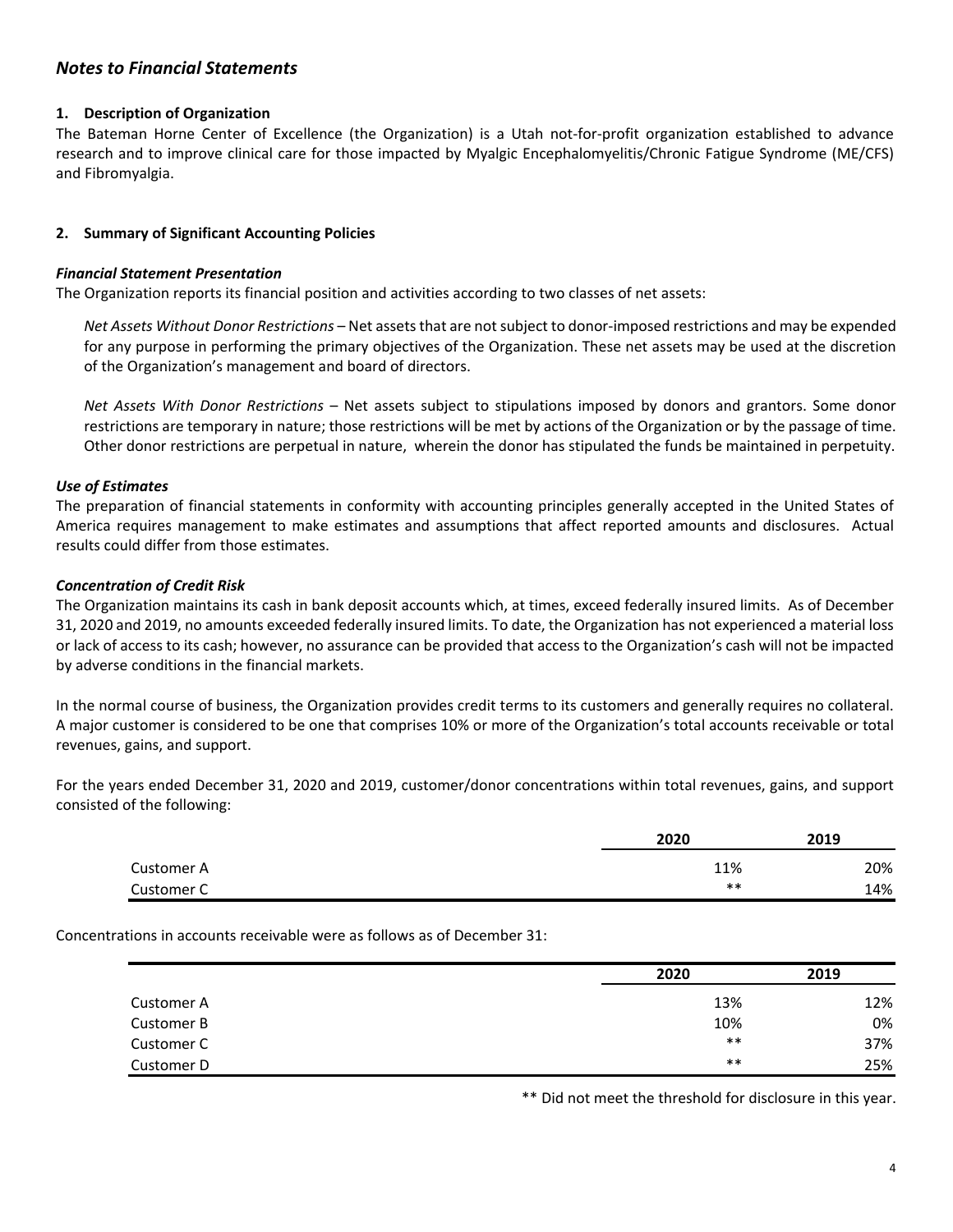## *Cash and Cash Equivalents*

Cash and cash equivalents include cash on hand and money market accounts with original maturities of three months or less.

### *Investments*

Investments in equity securities are reported at their fair values in the statements of financial position. Equity securities, in general, are exposed to various risks, such as interest rate risk, credit risk, and overall market volatility. Due to the level of risk associated with certain equity securities, it is reasonably possible that changes in the values of equity securities will occur in the near term and such changes could materially affect the amounts reported in the financial statements.

### *Accounts Receivable*

Accounts receivable consist of receivables generally for patient care and receivables from partners for treating patients under research agreements. Receivables for patient services are carried at the original invoice amount, less an estimate made for doubtful accounts. These estimates are made by evaluating patient accounts, considering the patients' financial condition and credit history, current economic conditions, and other payor adjustment history. Receivables for research are recorded at contractual rates established in the agreements. Accounts receivable are generally considered past due when payment has not been received within 30 days of the invoice date, depending on the specific payment terms. Interest is not charged on past due receivables, and receivable accounts are written off when deemed uncollectible.

### *Property and Equipment*

Purchased property and equipment are recorded at cost. Donated property and equipment is recorded at fair value on the date of donation. Minor replacements, maintenance, and repairs that do not extend the useful lives of the property and equipment are expensed as incurred. Depreciation and amortization are provided on a straight‐line basis over the shorter of the estimated useful lives or lease terms of the assets, ranging from 3 to 5 years.

### **Recently Adopted Accounting Pronouncement**

In May 2014, the Financial Accounting Standards Board (FASB) issued ASU No. 2014‐09, Revenue from Contracts with Customers (Topic 606). Topic 606 supersedes the revenue recognition requirements in Accounting Standards Codification (ASC) Topic 605, Revenue Recognition (Topic 605), and requires the recognition of revenue when promised goods or services are transferred to customers in an amount that reflects the consideration to which the entity expects to be entitled to in exchange for those goods or services. Topic 606 also includes Subtopic 340‐40, Other Assets and Deferred Costs (Topic 340), which requires the deferral of incremental costs of obtaining a contract with a customer. The Organization adopted the requirements of Topic 606 and Topic 340 effective January 1, 2020. Other than more detailed disclosures regarding revenue, the adoption of these standards did not have a material impact on the accompanying financial statements.

## *Revenue Recognition*

The Organization primarily generates its revenues from three main sources: (1) clinical services; (2) research contracts; and (3) membership fees. Revenues are recognized when control of these servicesistransferred to customersin an amount that reflects the consideration expected to be received by the Organization in exchange for those services. The Organization determines revenue recognition through the following steps:

- Identification of the contract, or contracts, with a customer
- Identification of the performance obligations in the contract
- Determination of the transaction price
- Allocation of the transaction price to the performance obligations in the contract
- Recognition of revenue when, or as, performance obligations are satisfied

The Organization's contracts with customers generally consist of one of the following performance obligations:

### *Clinical Services Revenue*

The Organization recognizes revenue for clinical services provided to patients at a point in time when the services are provided, in an amount that reflects the consideration the Organization expects to be entitled to in exchange for those services. The Organization has a signed (one‐time) fee agreement requiring acceptance by the patient that they are ultimately responsible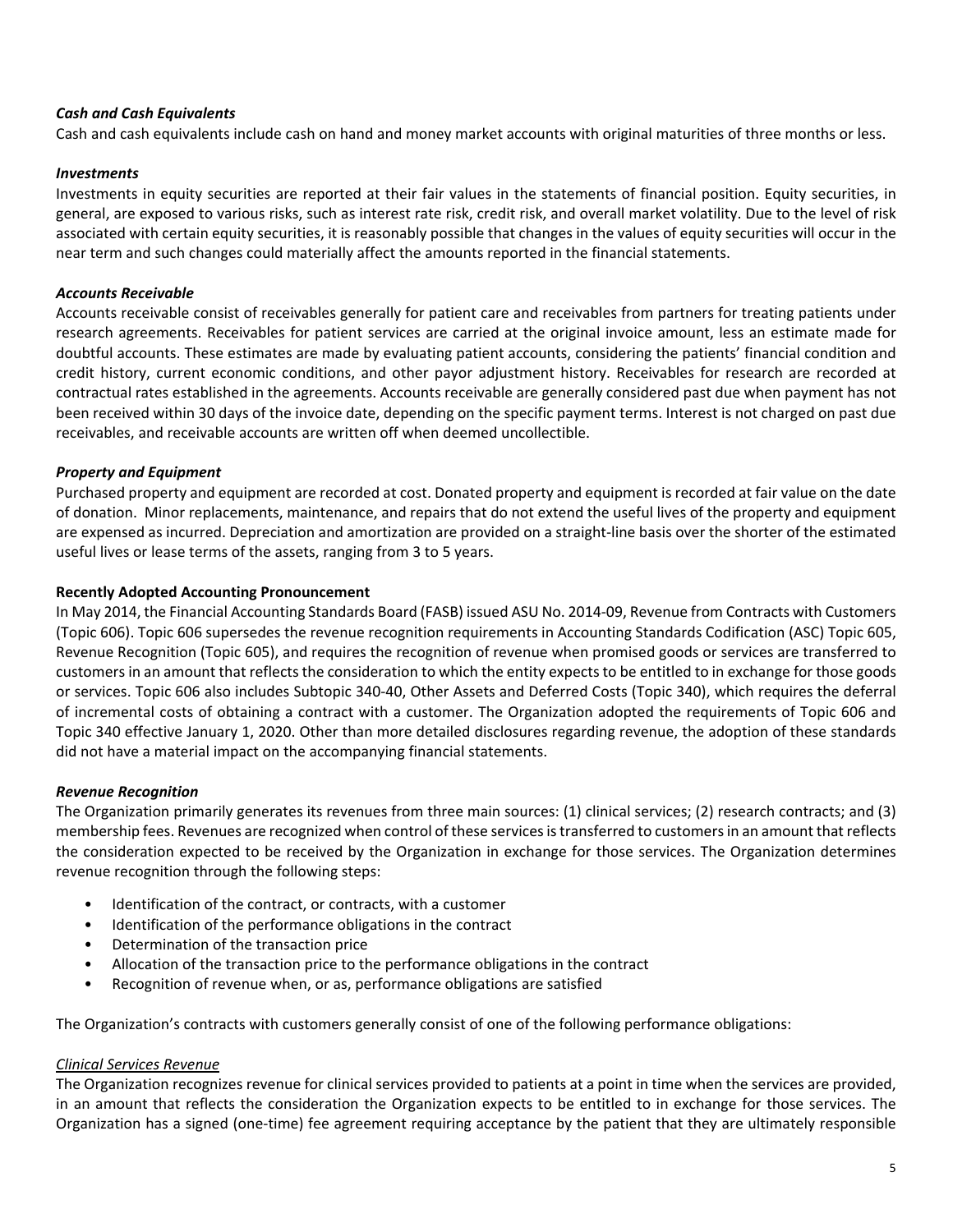for payment of services as well as an implicit contract with each patient at the time of service. The Organization has contracts with various insurance companies, as well as Medicare and Medicaid, delineating payment terms. The Organization recognizes clinical services revenue associated with services provided to patients who have third‐party payor coverage on the basis of contractual rates for the services rendered. The variable consideration, which consists of estimated implicit price concessions, is based upon management's assessment of historical write‐offs and expected net collections, business and economic conditions, trends in health care coverage, and other collection indicators. Other than the accounts receivable balance, the Company does not have any material contract assets as of December 31, 2020 and 2019.

## *Research Contracts Revenue*

The Organization recognizes revenue for research contracts and grants where commensurate value is exchanged, based on the terms of the contract, either 1) at a point in time under cost-reimbursement type contracts as eligible costs are incurred for services provided, or 2) over time as the services are performed and data is collected. If a patient leaves the research program early, the Organization is still entitled to receive payment for the services rendered to that point.

### *Membership Fee Revenue*

The Organization allows patients to pay an annual membership fee that covers all services, not covered by insurance, rendered by the Organization for that patient during the subsequent twelve month period. This fee is billed annually or monthly and is recognized ratably over twelve months (over time). Cash received in advance of performing services is recorded as deferred revenue. Contract liabilities (deferred revenue) are recognized as revenue on a pro-rata basis over time during the service period covered by the membership fee.

The following table presents the Organization's revenue disaggregated by over-time and point-in-time revenue for the years ended December 31:

|               | 2020    | 2019      |  |  |
|---------------|---------|-----------|--|--|
| Point-in-time | 469,845 | 605,515   |  |  |
| Over-time     | 325,847 | 441,306   |  |  |
| Total revenue | 795,692 | 1,046,821 |  |  |

#### *Contributions*

Unconditional contributions received are recorded as support with or without donor restrictions, depending on the existence and nature of any donor restrictions.

Support that is restricted by the donor is reported as an increase in net assets without donor restrictions if the restriction expires in the reporting period in which the support is recognized. All other donor-restricted support is reported as an increase in net assets with donor restrictions, depending on the nature of the restriction.

When a restriction expires (that is, when a stipulated time restriction ends or purpose restriction is accomplished), net assets with donor restrictions are reclassified to net assets without donor restrictions.

The Organization recognizes contributions when cash, securities or other assets, an unconditional promise to give, or notification of a beneficial interest is received. Conditional promises to give, that is, those with a measurable performance or other barriers and a right of return, are not recognized until the conditions on which they depend have been substantially met. There were no conditional contributions received during 2020 or 2019.

### *Donated Services*

Donated services are recognized as contributions only if the services (a) create or enhance non-financial assets or (b) require specialized skills, are performed by people with those skills, and would otherwise be purchased by the Organization. Many individuals volunteer their time and perform a variety of tasks that assist the Organization with specific programs and assignments; however, those services do not meet the above criteria. During the years ended December 31, 2020 and 2019, the Organization recognized \$32,308 and \$49,846, respectively, of in‐kind support related to such services.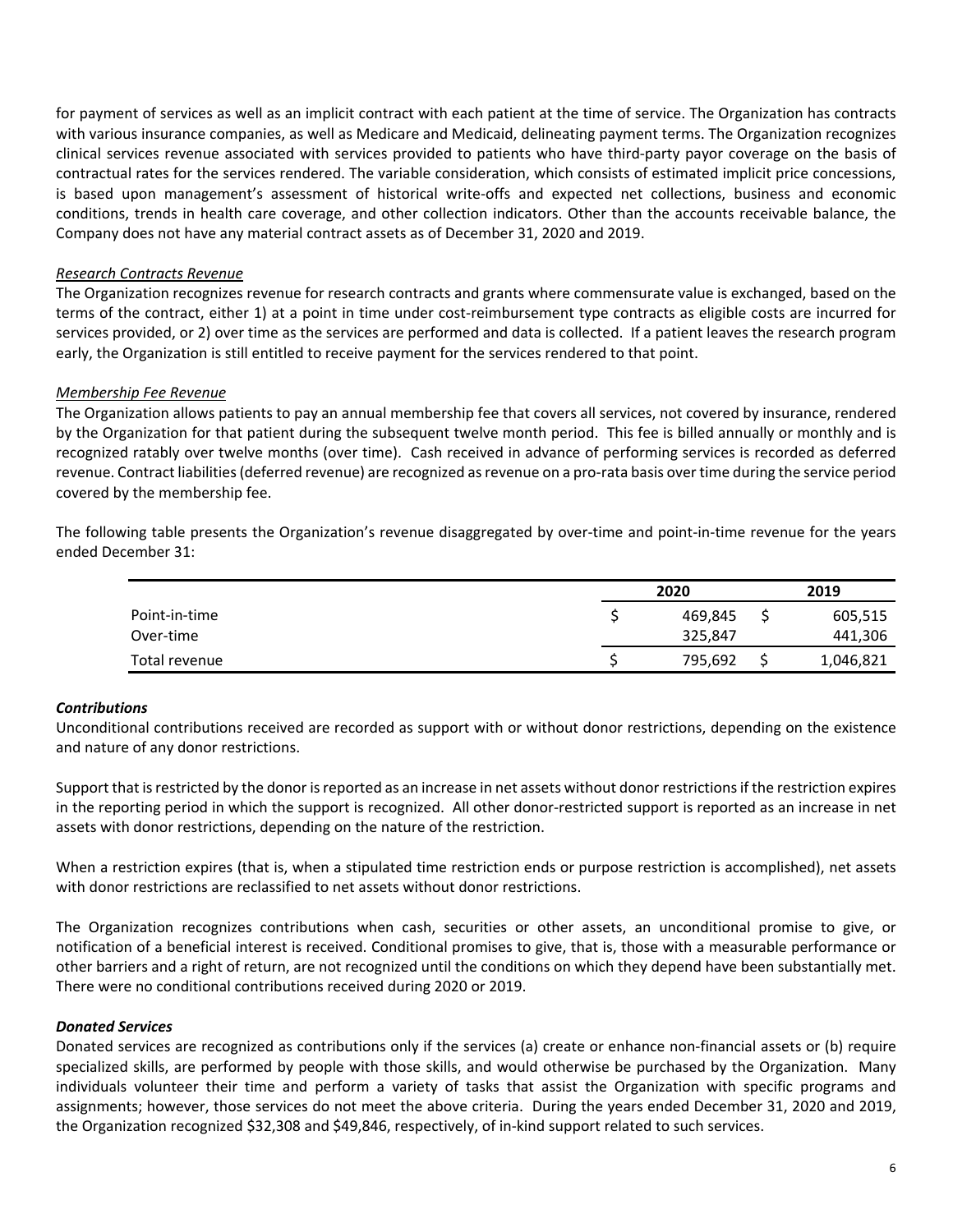## *Impairment of Long‐Lived Assets*

The Organization reviews its long‐lived assets for impairment whenever events or changes in circumstances indicate that the carrying amount of the assets may not be recoverable through undiscounted future cash flows. Recoverability of assets to be held and used is measured by a comparison of the carrying amount of the asset to future undiscounted net cash flows expected to be generated by the asset. If such assets are considered to be impaired, the impairment to be recognized in the statement of activities is measured by the amount by which the carrying amount of the asset exceeds the fair value of the asset.

### *Expense Allocation*

The costs of providing various programs and other activities have been summarized on a functional basis in the statements of activities and by both function and nature in Note 9. Accordingly, certain costs have been allocated among the program and supporting services benefited. The expenses that are allocated include the following:

| <b>Expense</b>               | <b>Allocation Method</b> |
|------------------------------|--------------------------|
| <b>Business expenses</b>     | Time and effort          |
| Contract services            | Time and effort          |
| Salaries, wages and benefits | Time and effort          |
| Facilities and equipment     | Square footage           |
| Operating expenses           | Time and effort          |

### *Income Taxes*

The Organization is a charitable organization under Section  $501(c)(3)$  of the Internal Revenue Code and under state of Utah regulations; as such, the Organization is not subject to federal or state income taxes on related purpose income. The Organization is subject to taxation on unrelated business income, if any.

As of December 31, 2020 and 2019, the Organization's management was not aware of any uncertain tax positions that qualify for either recognition or disclosure in the financial statements.

### *Reclassifications*

Certain reclassifications have been made to the 2019 financial statement presentation to conform to the 2020 presentation.

### *Subsequent Events*

The Organization has evaluated subsequent events through November 10, 2021, which is the date the financial statements were available to be issued.

### **3. Liquidity and Availability**

Financial assets available for general expenditure, that is, without donor or other restrictions limiting their use, within one year of the date of the statement of financial position, comprise the following:

|                                                                     | 2020          | 2019        |
|---------------------------------------------------------------------|---------------|-------------|
| Cash and cash equivalents                                           | \$<br>302,888 | S<br>71,999 |
| <b>Investments</b>                                                  | 226,511       | 195,769     |
| Receivables                                                         | 200,330       | 120,345     |
|                                                                     | 729,729       | 388,113     |
| Less amounts not available for general expenditure within one year: |               |             |
| Net assets with donor purpose restrictions                          | (50,000)      | (50,000)    |
| Net amount available                                                | 679,729       | 338,113     |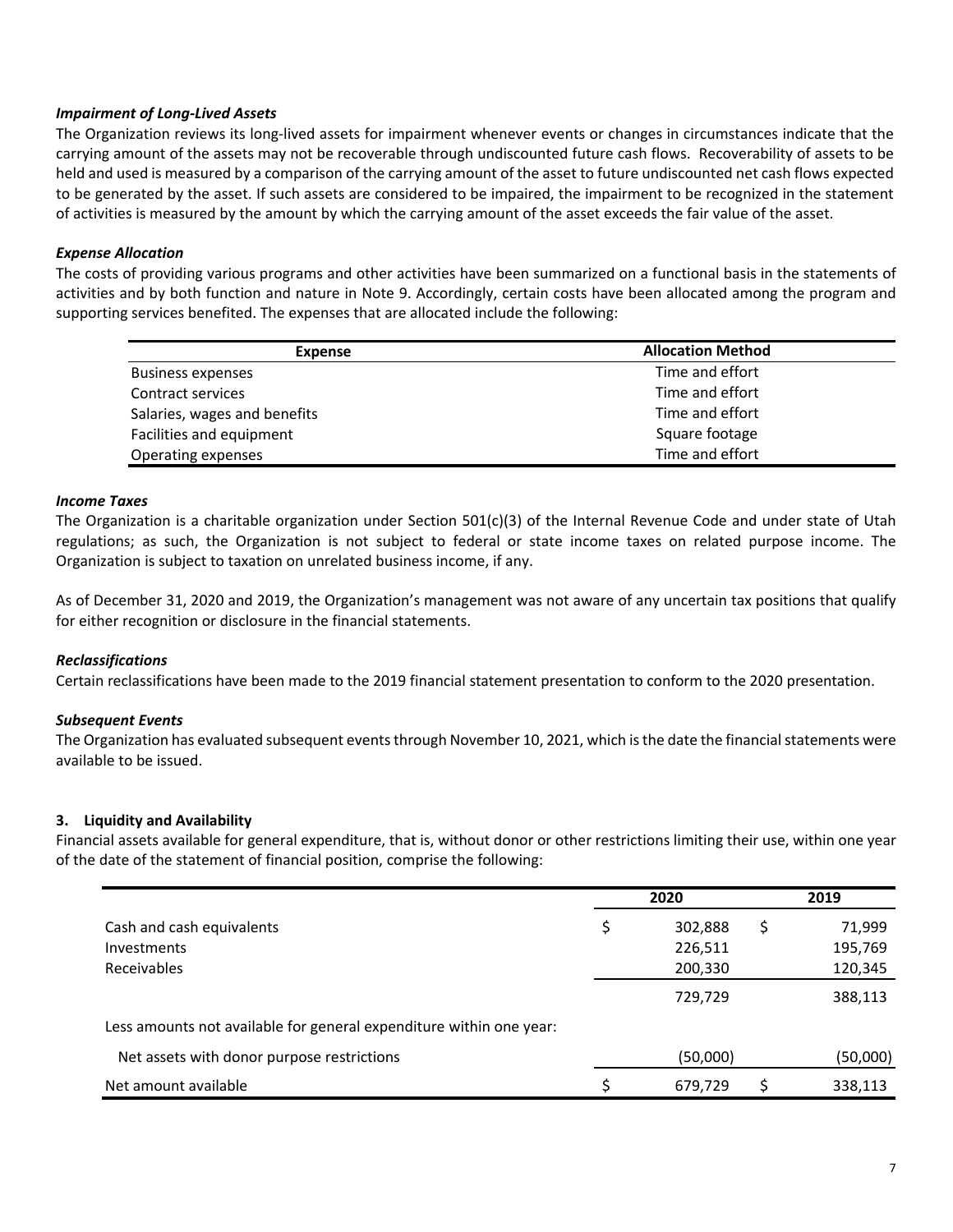The Organization's operations rely primarily on fees for services rendered, as well as contributions from private sources. These contributions are often available to be used for the Organization's overall mission.

During 2020, the Organization recognized an increase in net assets of \$228,451 and cash provided by operating activities of \$149,640. As of December 31, 2020, the Organization has financial assets totaling \$729,729 available to pay liabilities totaling \$284,726, along with future expenses. However, approximately \$150,000 of the liabilities are with related parties and could likely be deferred.

The Organization's management has attained contracts that will provide revenues over future periods, has increased its fundraising efforts, has begun reducing operating expenses(wages and more) and could further reduce operations, if necessary, and has taken other steps to improve future results of operations; however, it is unknown at this time how successful these efforts will be.

## **4. Investments**

Investments are stated at fair value and consist of shares of equity securities. These shares are valued at \$226,511 and \$195,769 as of December 31, 2020 and 2019, respectively.

Total return on investments, including dividends and net realized and unrealized gains was \$18,147 and \$27,867 for the years ended December 31, 2020 and 2019, respectively.

## **5. Fair Value Measurements**

Authoritative guidance establishes a hierarchy for inputs used in measuring fair value that prioritizes the use of observable inputs over the use of unobservable inputs and requires that the most observable inputs be used when available. Observable inputs are market inputs participants would use in valuing the asset or liability and are developed based on market data obtained from sources independent of the Organization. Unobservable inputs are inputs that reflect the Organization's assumptions about the factors market participants would use in valuing the asset or liability.

The guidance establishes three levels of inputs that may be used to measure fair value:

- Level 1 inputs are quoted pricesin active marketsfor identical assets or liabilitiesthat the reporting entity hasthe ability to access at the measurement date.
- Level 2 inputs are other than quoted prices included within Level 1 that are observable for the asset or liability, either directly or indirectly.
- Level 3 inputs are unobservable inputs for the asset or liability that are supported by little or no market activity and that are significant to the fair value of the underlying asset or liability.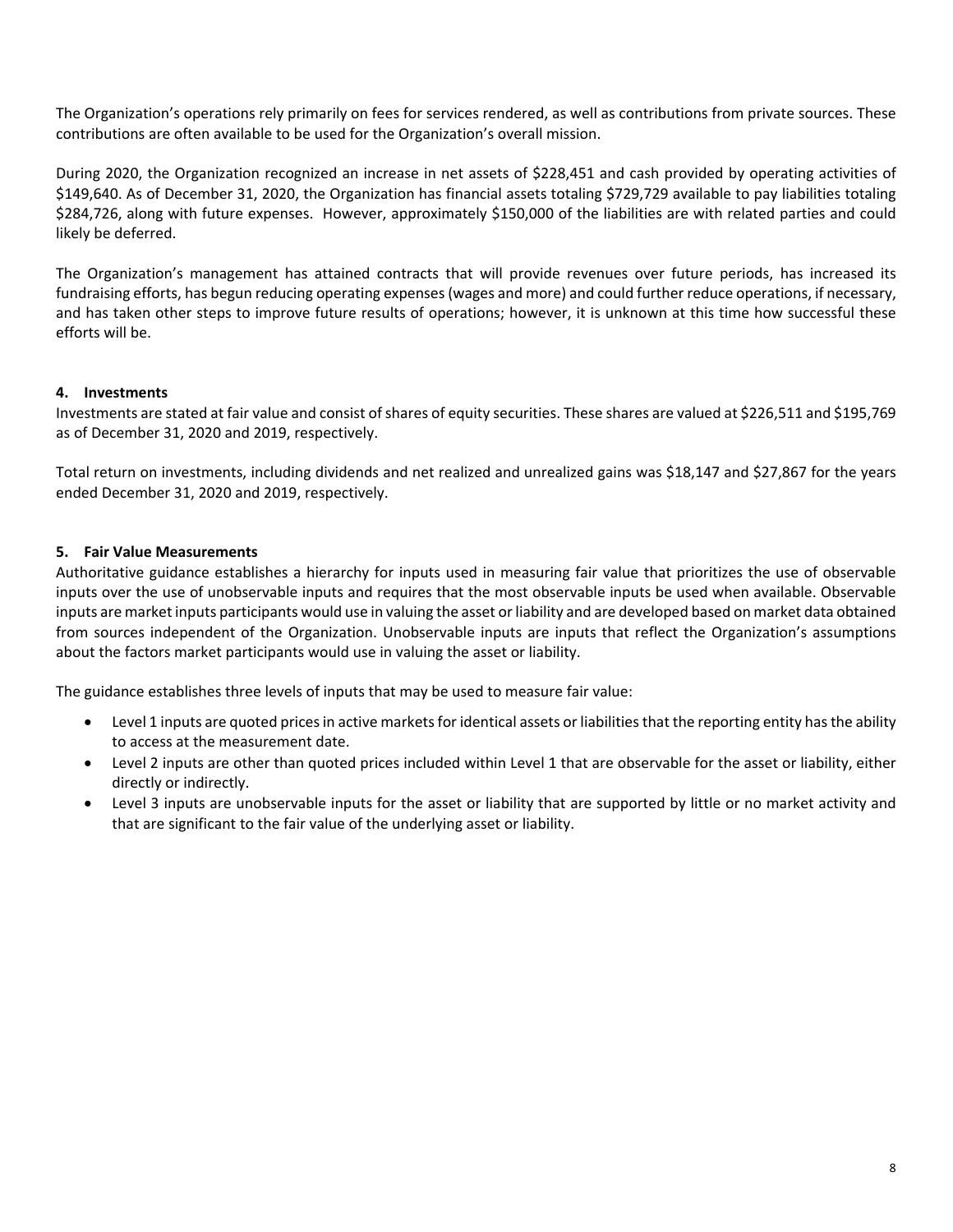The following tables summarize the Organization's financial assets that were accounted for at fair value on a recurring basis as of December 31, 2020 and 2019, and the fair value calculation input hierarchy level that the Organization has determined applies to the asset category as of December 31:

|                              |         | 2020    |   |               |    |         |                          |   |              |  |
|------------------------------|---------|---------|---|---------------|----|---------|--------------------------|---|--------------|--|
| <b>Description</b>           | Level 1 |         |   | Level 2       |    | Level 3 |                          |   | Total        |  |
| Large-cap stock              | Ş       | 111,511 |   | -             | Ş  |         | $\blacksquare$           |   | 111,511      |  |
| Privately-held company stock |         |         |   | 115,000       |    |         | $\overline{\phantom{a}}$ |   | 115,000      |  |
| Total                        |         | 111,511 |   | 115,000       | \$ |         | $\blacksquare$           |   | 226,511      |  |
|                              |         |         |   |               |    |         |                          |   |              |  |
|                              |         | 2019    |   |               |    |         |                          |   |              |  |
| <b>Description</b>           |         | Level 1 |   | Level 2       |    | Level 3 |                          |   | <b>Total</b> |  |
| Large-cap stock              | \$      | 80,769  | Ś | $\frac{1}{2}$ | \$ |         | $\blacksquare$           | Ś | 80,769       |  |
| Privately-held company stock |         |         |   | 115,000       |    |         | $\overline{\phantom{a}}$ |   | 115,000      |  |
| Total                        |         | 80,769  |   | 115,000       | \$ |         | $\overline{\phantom{a}}$ |   | 195,769      |  |

## **6.Property and Equipment**

Property and equipment consisted of the following as of December 31:

|                                                | 2020          | 2019          |
|------------------------------------------------|---------------|---------------|
| Leasehold improvements                         | \$<br>108,318 | \$<br>108,318 |
| Furniture and equipment                        | 68,308        | 68,308        |
| Computers and equipment                        | 15,974        | 15,974        |
| Software                                       | 5,000         | 5,000         |
| Total cost                                     | 197,600       | 197,600       |
| Less accumulated depreciation and amortization | (166, 232)    | (140, 864)    |
| Property and equipment, net                    | 31,368        | 56,736        |

Depreciation and amortization expense on property and equipment totaled \$25,368 and \$45,047 for the years ended December 31, 2020 and 2019, respectively.

### **7. Net Assets with Donor Restrictions**

As of December 31, 2020 and 2019, net assets with donor restrictions totaled \$50,000 and are restricted to fund education programs.

### **8. Related Party Transactions**

The Organization had unsecured related party notes payable totaling \$150,052 and \$161,680 as of December 31, 2020 and 2019, respectively, to an entity wholly‐owned by the Organization's Medical Director and to the Executive Director. The notes are payable as cash flow allows and bear interest at 2%. Subsequent to year-end, \$24,039 of these related party notes payable to the Executive Director were paid off.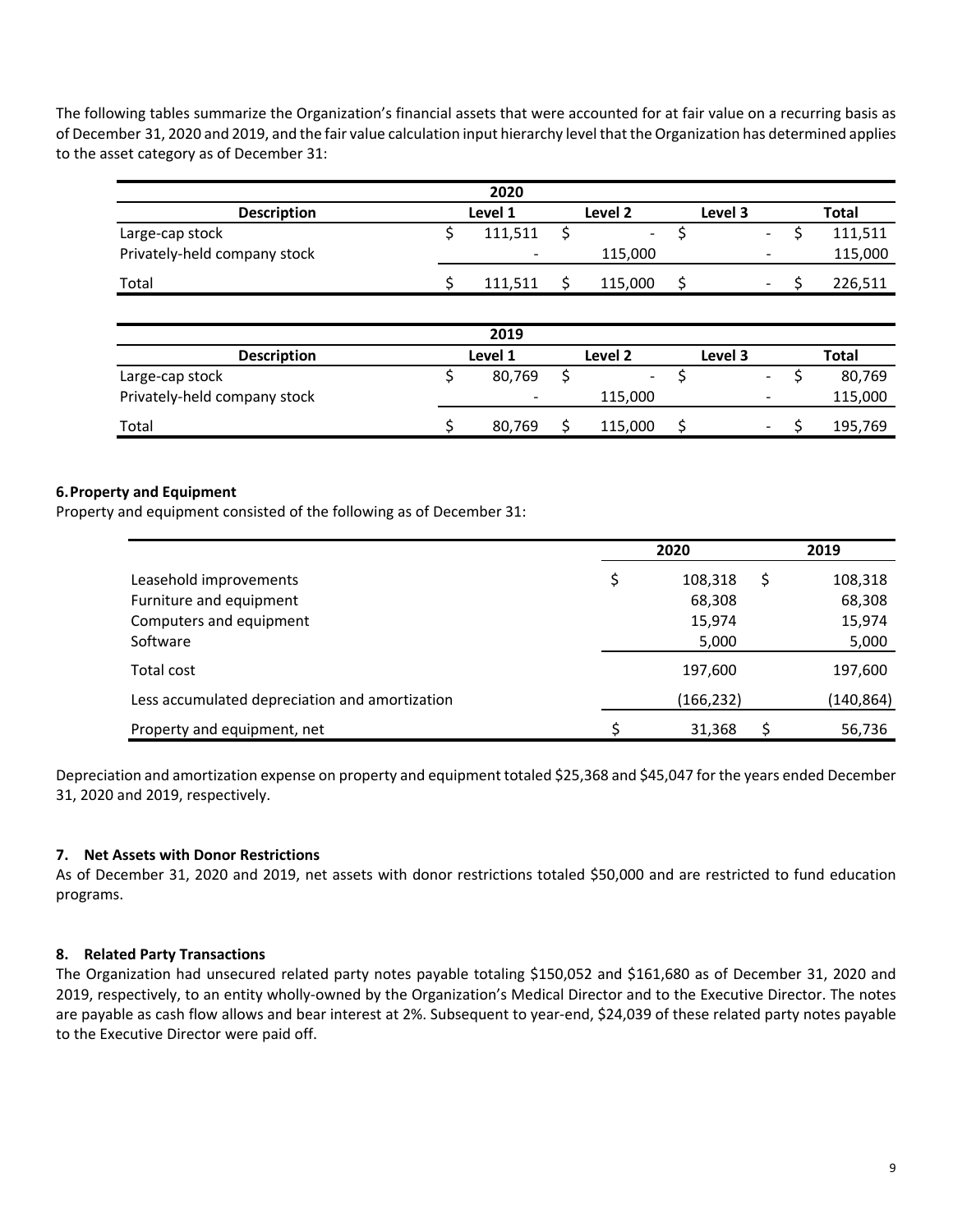The Organization recorded contributions of \$25,000 and \$30,000 during 2020 and 2019, respectively, received from a close relative of a member of management. As of December 31, 2020 and 2019, there were no promises to give receivable from this related party.

During the years ended December 31, 2020 and 2019, the Organization recognized \$32,308 and \$49,846, respectively, of in-kind support received from the Executive Director and a member of management.

# **9. Functional Expenses**

The Organization's expenses on a functional basis and by natural classification are shown in the tables below for the years ended December 31:

|                          | 2020          |                         |                  |                            |                    |                   |  |  |  |
|--------------------------|---------------|-------------------------|------------------|----------------------------|--------------------|-------------------|--|--|--|
|                          |               | <b>Program Services</b> |                  | <b>Supporting Services</b> |                    |                   |  |  |  |
|                          |               |                         |                  | <b>Management and</b>      |                    |                   |  |  |  |
|                          | <b>Clinic</b> | Research                | <b>Education</b> | General                    | <b>Fundraising</b> | <b>2020 Total</b> |  |  |  |
| <b>Business expenses</b> | 10,980        | 3,096<br>Ś.             | \$<br>1,004      | \$<br>3,368                | \$<br>2,756        | Ś<br>21,204       |  |  |  |
| Contract services        | 42.030        | 35.493                  | 9,398            | 13,985                     | 8,835              | 109,741           |  |  |  |
| Salaries, wages,         |               |                         |                  |                            |                    |                   |  |  |  |
| and benefits             | 577.991       | 246.403                 | 96.796           | 86,458                     | 61,448             | 1,069,096         |  |  |  |
| Facilities and equipment | 53,573        | 39,001                  | 62,424           | 61,362                     | 15,340             | 231,700           |  |  |  |
| Operating expenses       | 70,923        | 74.293                  | 5,500            | 8.398                      | 9.830              | 168,944           |  |  |  |
| Travel and mileage       | 920           | 739                     | 267              | 450                        | 338                | 2,714             |  |  |  |
| Total expenses           | \$756,417     | 399,025                 | 175,389<br>S.    | 174,021                    | 98,547             | 1,603,399<br>S.   |  |  |  |

|                          | 2019          |                         |                  |                            |                    |             |  |  |  |  |
|--------------------------|---------------|-------------------------|------------------|----------------------------|--------------------|-------------|--|--|--|--|
|                          |               | <b>Program Services</b> |                  | <b>Supporting Services</b> |                    |             |  |  |  |  |
|                          |               |                         |                  | <b>Management and</b>      |                    |             |  |  |  |  |
|                          | <b>Clinic</b> | Research                | <b>Education</b> | General                    | <b>Fundraising</b> | 2019 Total  |  |  |  |  |
| <b>Business expenses</b> | 18,436<br>S   | 2.547<br>S              | \$<br>2,062      | Ś                          | \$<br>1,958        | Ś<br>25,003 |  |  |  |  |
| Contract services        | 64,015        | 57,015                  | 8,563            | 1,610                      | 48,741             | 179,944     |  |  |  |  |
| Salaries, wages,         |               |                         |                  |                            |                    |             |  |  |  |  |
| and benefits             | 783,194       | 326,465                 | 90,608           | 10,957                     | 92,031             | 1,303,255   |  |  |  |  |
| Facilities and equipment | 55,390        | 70.374                  | 47,050           | 44,040                     | 26,535             | 243.389     |  |  |  |  |
| Operating expenses       | 59,829        | 94,980                  | 4,666            | 2,437                      | 8,063              | 169,975     |  |  |  |  |
| Travel and mileage       | 7,051         | 13,025                  | 949              | 263                        | 2,977              | 24,265      |  |  |  |  |
| Total expenses           | \$987,915     | 564.406                 | 153.898          | \$<br>59,307               | Ś<br>180,305       | \$1,945,831 |  |  |  |  |

## **10. Commitments and Contingencies**

## *Operating Leases*

The Organization leases office space under a non-cancelable operating lease with an option to renew, maturing 2024, and requiring escalating monthly payments through December 2024. The Organization has another lease that is month‐to‐month. The associated rent expense was \$190,460 and \$188,201 for 2020 and 2019, respectively.